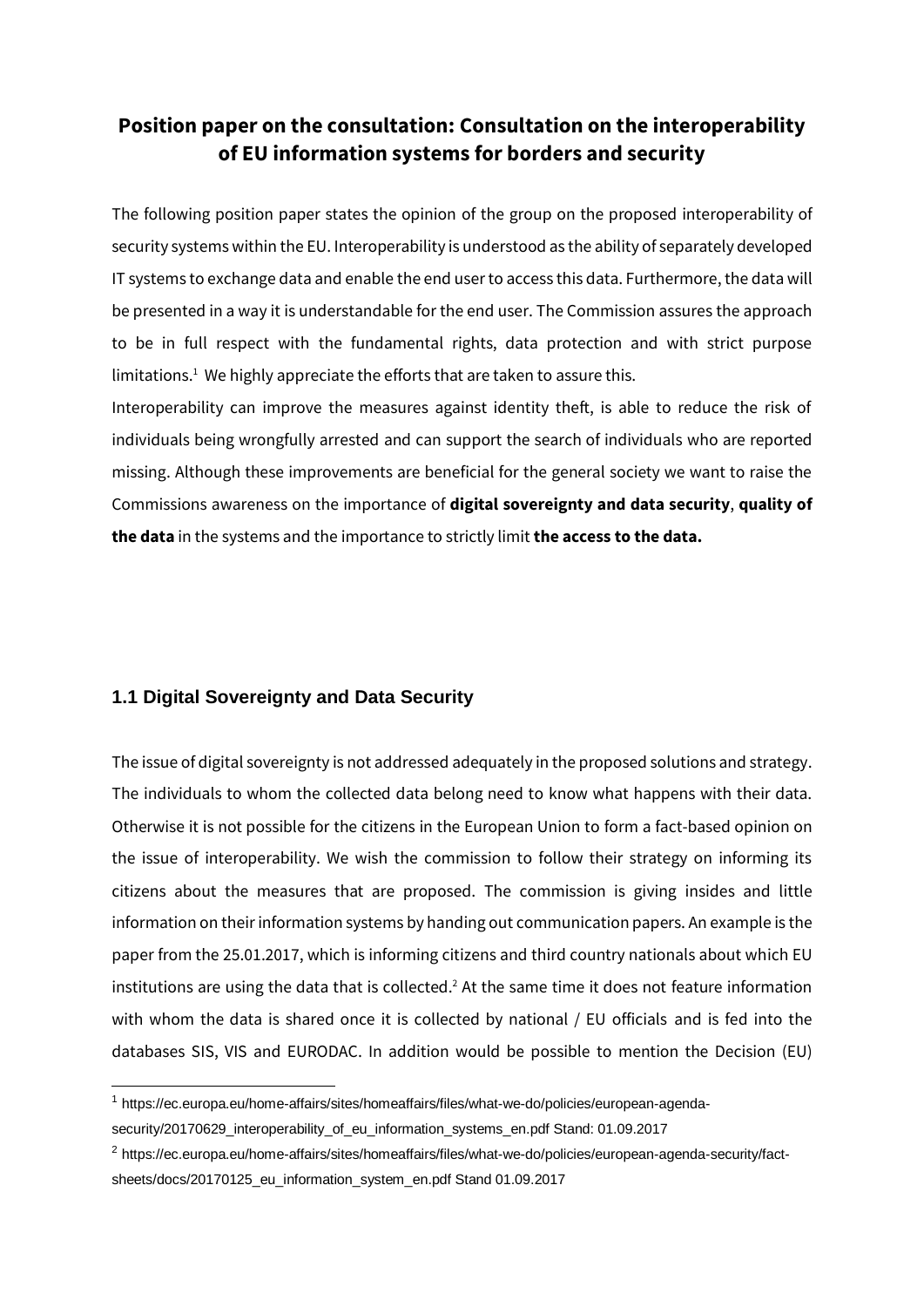$2016/920<sup>3</sup>$  which is giving the law enforcement agencies the authorisation to exchange of information for law enforcement purposes with cooperation partners in the United States of America. In a world where organised crime is not stopping at boarders and is often engaged in transnational acts of crime, an approach which is fostering security cooperation in the field of law enforcement is welcomed, but needs to be clearly communicated. This will give citizens the ability to gather knowledge on how and why data is being shared with other countries. As a benefit, it could restore the trust in data flows between third countries and the EU.

The recent decision of the ECJ regarding the agreement to share air passenger data with Canada shows how sensitive these data are and how important it is to follow privacy and data protection laws.<sup>4</sup> The proposed project must be aligned with the directive (EU) 2016/680 by Ensuring a consistent and high level of protection of the personal data of natural persons. 5 It is necessary to not only safeguard the personal data of EU inhabitants but also of third country nationals. The interoperability needs to be applicable with data minimisation and data consistency.

In the proposed solutions for interoperability there was no information in which ways the data is shared with third country actors. If the EU is cooperating with third country actors it should follow the principle of minimizing the data that is shared and set strict limits of legitimization. This is especially relevant in the area of asylum applications and is directly connected with the security of persons who pass the European boarders.

The proposed systems need to ensure that the database is protected against unlawful information sharing to the outside. Part of the data that is being processed in the system / systems proposed are visa entries, asylum application and data to identify individuals who are entering the European Union. These are sensitive information, which can be of great interest to criminal groups and foreign governments who are seeking to apply retaliatory measures. To grant full protection to individuals who are seeking international protection we must ensure that the collected data is not unlawfully shared with third countries, leaked to intelligence services or acquired by hackers linked to foreign governments or criminal groups. Following the argumentation of the FRA<sup>6</sup> the method used needs to clearly follow the protocol that is proposed for accessing the data. As Mr. Michael O'Flaherty

-

<sup>3</sup> http://eur-lex.europa.eu/legal-content/EN/TXT/?uri=celex:32016D0920

<sup>4</sup> https://www.reuters.com/article/us-eu-dataprotection-canada-ecj/top-eu-court-says-canada-air-passenger-datadeal-must-be-revised-idUSKBN1AB0T9

<sup>5</sup> DIRECTIVE (EU) 2016/680

<sup>6</sup> <http://fra.europa.eu/en/speech/2017/fundamental-rights-and-interoperability-eu-information-systems>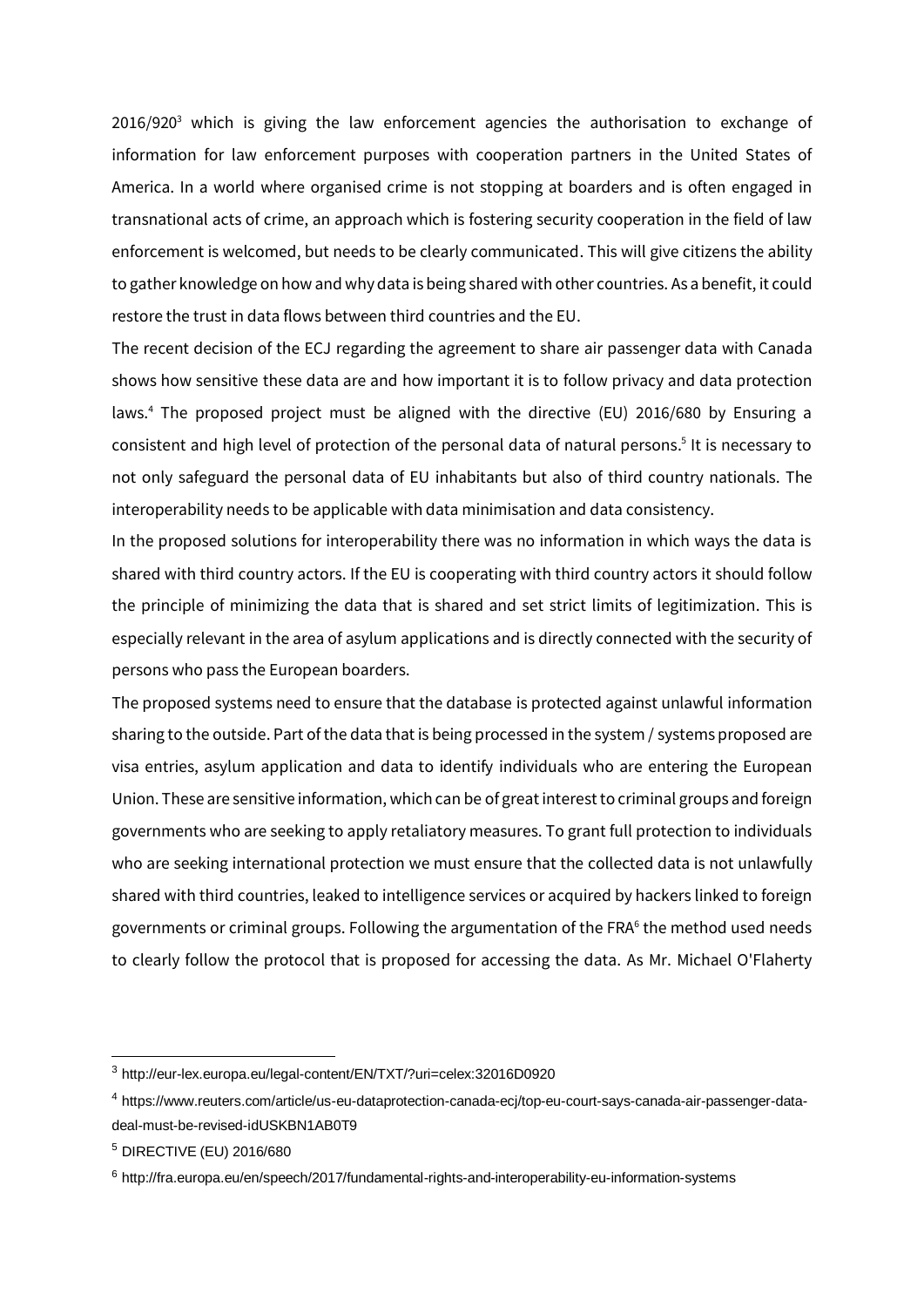mentioned in his speech to the high-level expert group on information systems and interoperability these protocols weren't always systematically applied in the past.<sup>7</sup>

In order to fulfil its aspiration we advise the Commission to propose a system which applies the 'privacy by design' practice and is programmed to not display more data to the end user than necessary.

## **1.2 Quality of the Data**

-

For an effective information system, the data quality is essential. As stated in the background paper to this consultation, interoperability can only work if the systems are fed with complete and accurate data.<sup>8</sup> We agree with this matter and want to highlight the importance of correct data to make fact based and correct decisions.

The FRA conducted a small-scale, representative survey, in which staff members at EU consulates where asked about the reliability of biometric data, visa and asylum request. Relying on this survey up to half of the staff members, which were interviewed in selected EU consulates, reported incidents of errant data or wrong matches in the system. <sup>9</sup> False or outdated data have a negative impact on visa or asylum decisions and can violate the fundamental rights of individuals.

To avoid this problem, interoperability needs to set certain standards and officials on the national level need to be able to use it in an adequate way. The data entries must be reviewed with certain quality standards. These process of data entries must be congruent. It does not simply solve the problem to open connection points between data bases or use a common platform for the data that is gathered within the member states or at its boarders. An example is the arrest warrant issued by the Republic of Turkey against the German citizen Dogan Akhanli.<sup>10</sup> The Republic of Turkey issued a red notice arrest warrant against Akhanli via Interpol. Which caused the arrest of the German writer with Turkish roots, by Spanish officials. Meanwhile the red notice was deleted. He was then later set free and the Spanish judiciary is proving its case. The request of extradition will be proved by the Spanish courts, but is unlikely to be carried out. The case now ended in the suspicion against Spain to support a politically motivated arrest warrant. The case was picked up by media institutions all over the world.

<sup>7</sup> http://fra.europa.eu/en/speech/2017/fundamental-rights-and-interoperability-eu-information-systems

<sup>8</sup> [https://ec.europa.eu/home-affairs/sites/homeaffairs/files/what-we-do/policies/european-agenda-](https://ec.europa.eu/home-affairs/sites/homeaffairs/files/what-we-do/policies/european-agenda-security/20170516_seventh_progress_report_towards_an_effective_and_genuine_security_union_en.pdf)

[security/20170516\\_seventh\\_progress\\_report\\_towards\\_an\\_effective\\_and\\_genuine\\_security\\_union\\_en.pdf](https://ec.europa.eu/home-affairs/sites/homeaffairs/files/what-we-do/policies/european-agenda-security/20170516_seventh_progress_report_towards_an_effective_and_genuine_security_union_en.pdf)

<sup>9</sup> <http://fra.europa.eu/en/speech/2017/fundamental-rights-and-interoperability-eu-information-systems>

<sup>10</sup> http://www.politico.eu/article/dogan-akhanli-spain-arrest-warning-to-turkish-dissidents/